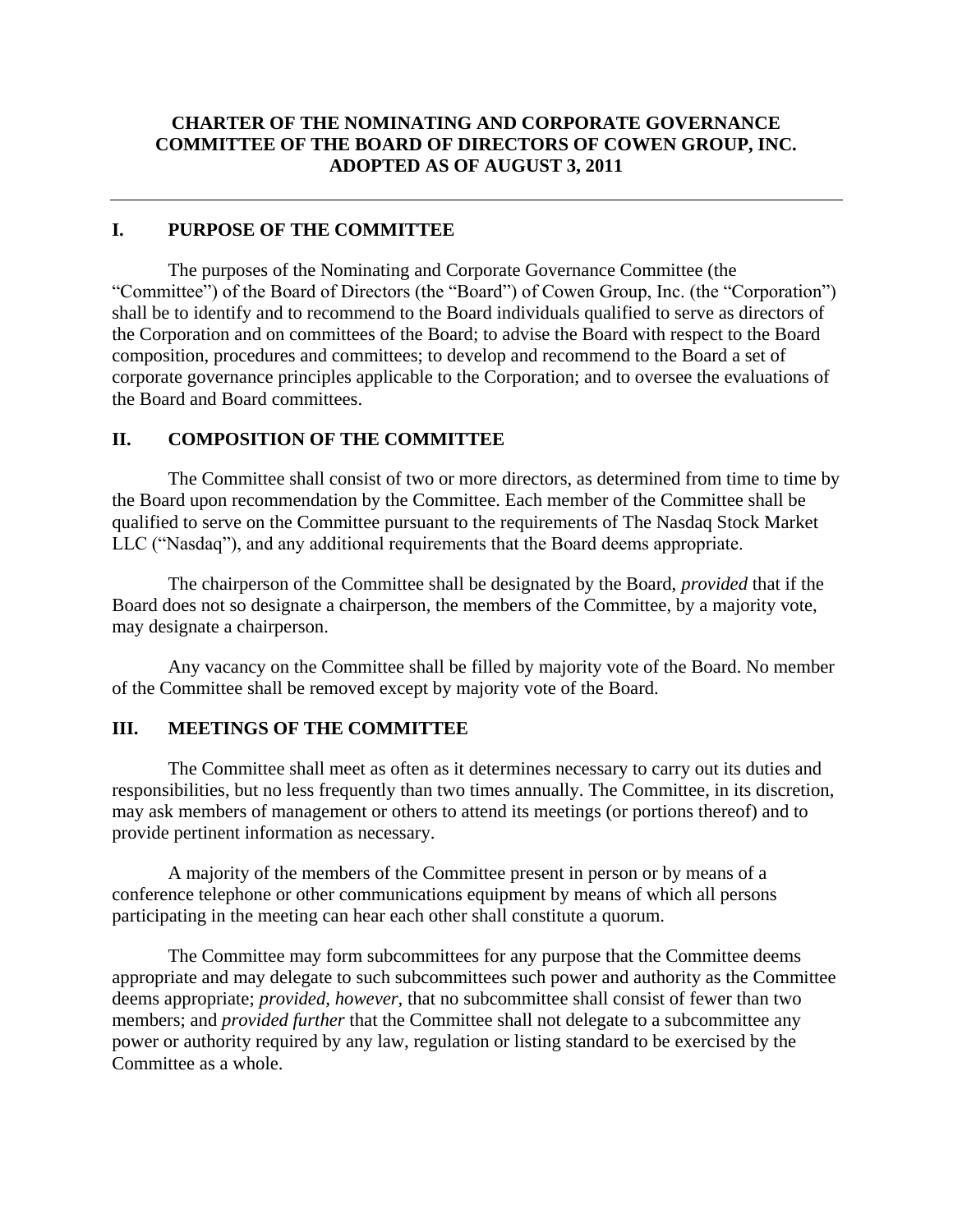The Committee shall maintain minutes of its meetings and records relating to those meetings and shall report regularly to the Board on its activities, as appropriate.

# **IV. DUTIES AND RESPONSIBILITIES OF THE COMMITTEE**

#### *Board Candidates and Nominees*

The Committee shall have the following duties and responsibilities with respect to Board candidates and nominees:

(a) To assist in identifying, recruiting and, if appropriate, interviewing candidates to fill positions on the Board, including persons suggested by stockholders or others. The Committee shall establish procedures to be followed by stockholders in submitting recommendations for Board candidates.

(b) To review the background and qualifications of individuals being considered as director candidates. Among the qualifications considered in the selection of candidates, the Committee shall look at the following attributes and criteria of candidates: experience, skills, expertise, diversity, personal and professional integrity, character, business judgment, time availability in light of other commitments, dedication, conflicts of interest and such other relevant factors that the Committee considers appropriate in the context of the needs of the Board.

(c) To recommend to the Board the director nominees for election by the stockholders or appointment by the Board, as the case may be, pursuant to the Bylaws of the Corporation, which recommendations shall be consistent with the criteria for selecting directors established by the Board from time to time.

(d) To review the suitability for continued service as a director of each Board member when his or her term expires and when he or she has a change in status, including but not limited to an employment change, and to recommend whether or not the director should be re-nominated.

## *Board Composition and Procedures*

The Committee shall have the following duties and responsibilities with respect to the composition and procedures of the Board as a whole:

(e) To review annually with the Board the composition of the Board as a whole and to recommend, if necessary, measures to be taken so that the Board reflects the appropriate balance of knowledge, experience, skills, expertise and diversity required for the Board as a whole and contains at least the minimum number of independent directors required by Nasdaq.

(f) To review periodically the size of the Board and to recommend to the Board any appropriate changes.

(g) To make recommendations on the frequency and structure of Board meetings.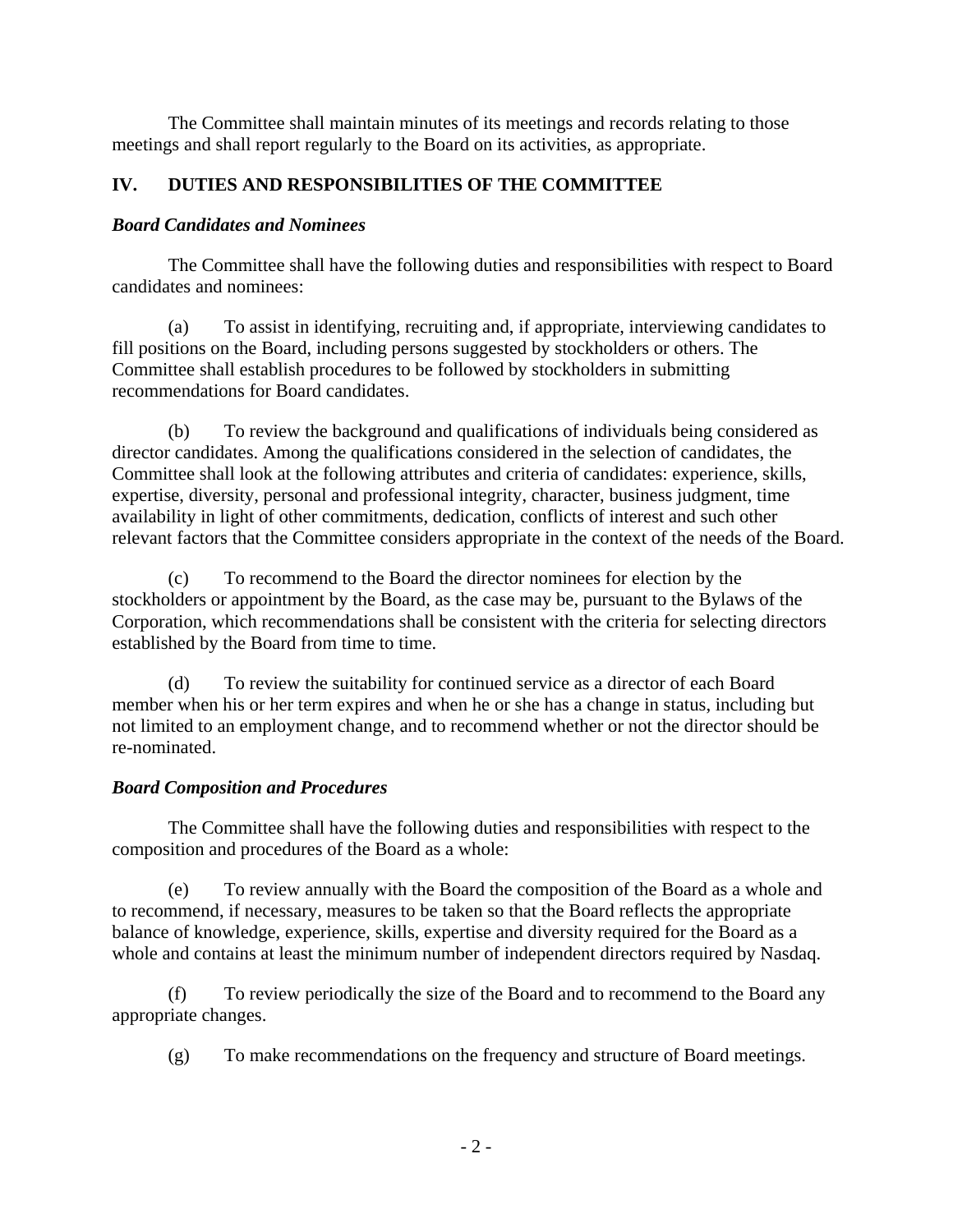(h) To make recommendations concerning any other aspect of the procedures of the Board that the Committee considers warranted, including but not limited to procedures with respect to the waiver by the Board of any Corporation rule, guideline, procedure or corporate governance principle.

## *Board Committees*

The Committee shall have the following duties and responsibilities with respect to the committee structure of the Board:

(i) To make recommendations to the Board regarding the size and composition of each standing committee of the Board, including the identification of individuals qualified to serve as members of a committee, including the Committee, and to recommend individual directors to fill any vacancy that might occur on a committee, including the Committee.

(j) To monitor the functioning of the committees of the Board and to make recommendations for any changes, including the creation and elimination of committees.

(k) To review annually committee assignments and the policy with respect to the rotation of committee memberships and/or chairmanships, and to report any recommendations to the Board.

(l) To recommend that the Board establish such special committees as may be desirable or necessary from time to time in order to address ethical, legal or other matters that may arise. The Committee's power to make such a recommendation under this Charter shall be without prejudice to the right of any other committee of the Board, or any individual director, to make such a recommendation at any time or the right of the Board. to establish any such special committee without a recommendation from the Committee.

## *Corporate Governance*

The Committee shall have the following duties and responsibilities with respect to corporate governance:

(m) To develop and recommend to the Board a set of corporate governance principles for the Corporation, which shall be consistent with any applicable laws, regulations and listing standards. At a minimum, the corporate governance principles developed and recommended by the Committee shall address the following:

- (i) Director qualification standards;
- (ii) Director responsibilities;
- (iii) Director access to management and, as necessary and appropriate, independent advisors;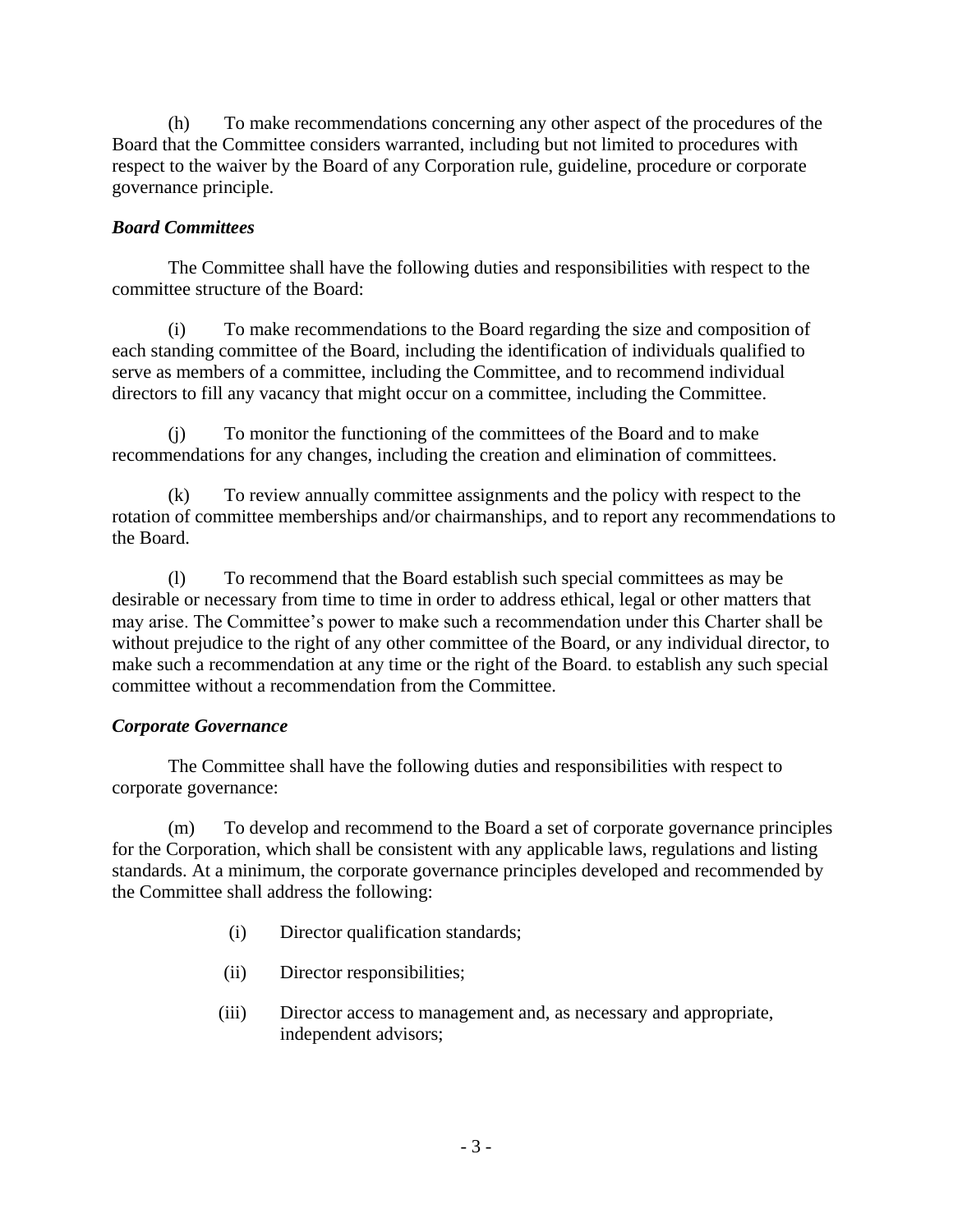- (iv) Director compensation, including principles for determining the form and amount of director compensation, and for reviewing those principles, as appropriate;
- (v) Director orientation and continuing education;
- (vi) Management succession, including policies and principles for the selection and performance review of the chief executive officer, as well as policies regarding succession in the event of an emergency or the retirement of the chief executive officer; and
- (vii) Annual performance evaluation of the Board.

(n) To review periodically, and at least annually, the corporate governance principles adopted by the Board to assure that they are appropriate for the Corporation, and to recommend any desirable changes to the Board.

(o) To consider any other corporate governance issues that arise from time to time, and to develop appropriate recommendations for the Board.

#### *Evaluations of the Board and Board Committees*

The Committee shall be responsible for overseeing the self-evaluation of the Board as a whole and the self-evaluation of each Board committee by such committee. The Committee shall establish procedures to allow it to exercise this oversight function.

## **V. EVALUATION OF THE COMMITTEE**

The Committee shall, on an annual basis, evaluate its performance. In conducting this review, the Committee shall evaluate whether this Charter appropriately addresses the matters that are or should be within its scope and shall recommend such changes as it deems necessary or appropriate. The Committee shall address all matters that the Committee considers relevant to its performance, including at least the following: the adequacy, appropriateness and quality of the information and recommendations presented by the Committee to the Board, the manner in which they were discussed or debated, and whether the number and length of meetings of the Committee were adequate for the Committee to complete its work in a thorough and thoughtful manner.

The Committee shall deliver to the Board a report, which may be oral, setting forth the results of its evaluation, including any recommended amendments to this Charter and any recommended changes to the Corporation's or the Board's policies or procedures.

## **VI. INVESTIGATIONS AND STUDIES; OUTSIDE ADVISERS**

The Committee may conduct or authorize investigations into or studies of matters within the Committee's scope of responsibilities, and may retain, at the Corporation's expense, such independent counsel or other consultants or advisers as it deems necessary. The Committee shall have the sole authority to retain or terminate any search firm to be used to identify director